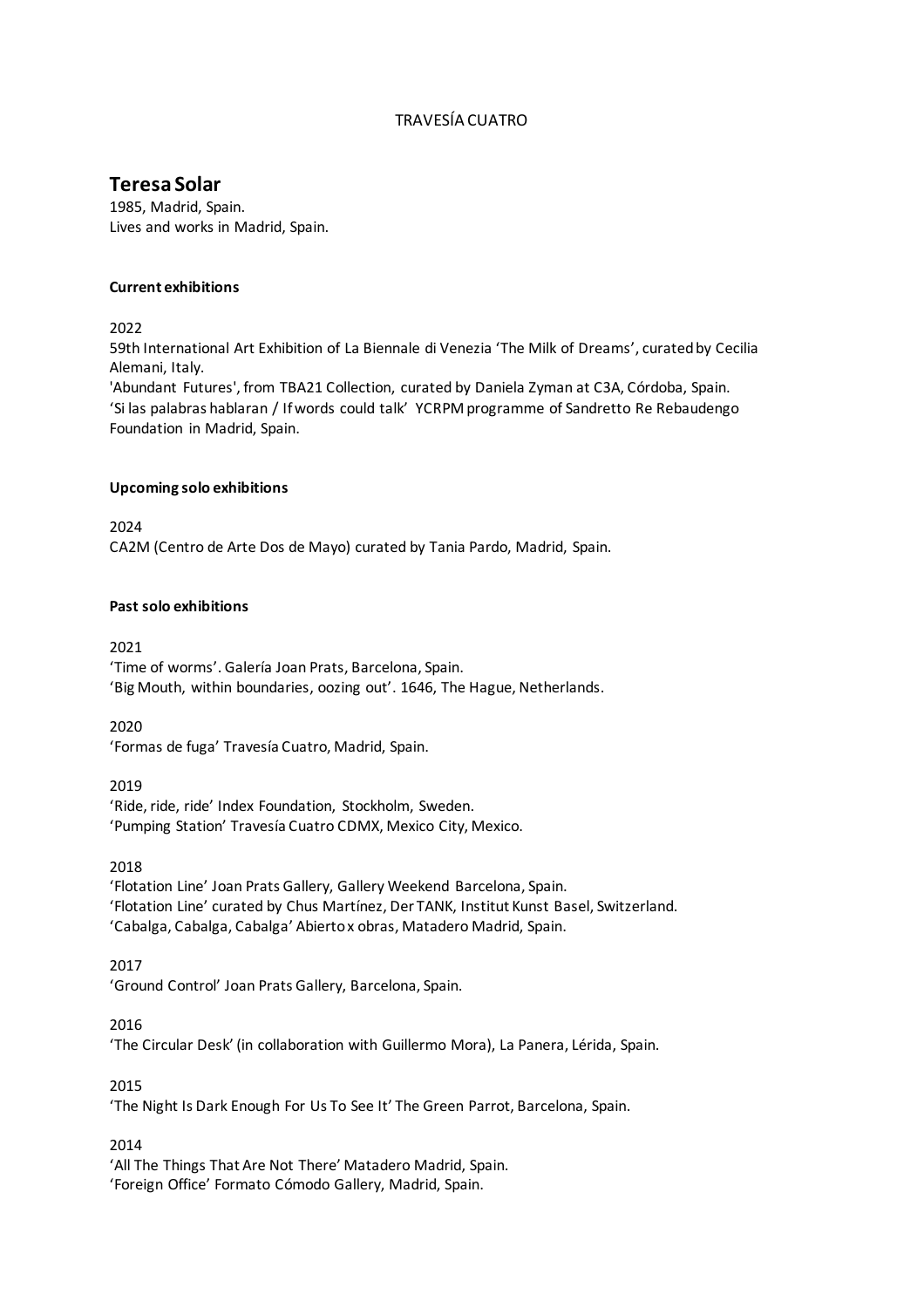'The Multiple Plain' Formato Cómodo Gallery, Madrid, Spain. 'The Ambassadors' Centro Párraga, Murcia, Spain.

## **Upcoming group exhibitions**

2023 Collegium, curated by Chus Martínez, Arévalo (Spain).

## **Past group exhibitions**

## 2021

Future Generation Art Prize 2021. Pinchuk Foundation, Kiev, Ukraine.

'A recent history of art (1960 - 2020)', Museo de Arte Abstracto Español, Cuenca, Spain.

'On peut mourir d'être immortel: Teresa Solar >< Luca Vanello', OV Project, Brussels, Belgium.

'Bajo la superficie'. Centro Conde Duque, Madrid, Spain.

Project by the DKV and Fundación Juan March collections, Madrid, Spain.

Liverpool Biennial 'The Stomach and the Port' curated by Manuela Moscoso, Liverpool, UK.

'L'Objecte del vincle', Casal Solleric, Palma de Mallorca, Spain.

# 2020

'Personal places//Archival spaces'. Moscow young art Bienial curated by Sterre Barensten and Giulia Morale, Russia.

'Desorientalims' CAAC Centro Andaluz de Arte Contemporáneo, Sevilla, Spain. 'Squish' Efremidis Gallery, Berlin, Germany.

2019

'El Hecho Alegre' curated by Tania Pardo, La Casa Encendida, Madrid, Spain.

'Pumping Station'. Solo show at Galería Travesía Cuatro Ciudad de México, Mexico.

'Remove Fear'. Solo booth at ARCO art fair, Galería Travesía Cuatro, Madrid, Spain.

'Una dimensión ulterior', curated by Javier Hontoria, Museo Patio Herreriano, Valladolid, Spain.

2018

'The Broken Shell of the Hermit Crab' curated by Samuel Leuenberg, Galeria Vera Cortês, Lisbon, Portugal. 'Querer parecer noche' curated by Carlos Fernández Pello and Beatriz Alonso, CA2M, Madrid, Spain. 'Schmalz' Espacio Guimaraes, Vienna, Austria.

'Flotation Line', Der Tank, Kunst Institue Basel . Curated by Chus Martínez, Switzerland.

'Doing things with words' curated by Jule Hillgarten, Kunstverein Braunschweig, Germany.

ARCO Madrid, The Future section, curated by Chus Martínez, Rosa Lleó and Elise Lammer.

'Blind Faith' curated by Julienne Lorz, Daniel Milnes and Anna Schneider, Haus der Kunst Munich, Germany.

# 2017

'La Fin de Babylone' curated by Chus Martínez, KölnSkulptur, Cologne, Germany. 'Theater of Measurement' with Nina Canell and Stanley Brouwn, curated by Post Brothers, Kunstverein Munich, Germany.

# 2016

'One way ticket' Antofagasta, Chile.

'Cuestionamiento: Territorio' Sala de Arte Joven, Madrid, Spain and Centro Cultural Vila Flor de Guimarães, Portugal.

#### 2012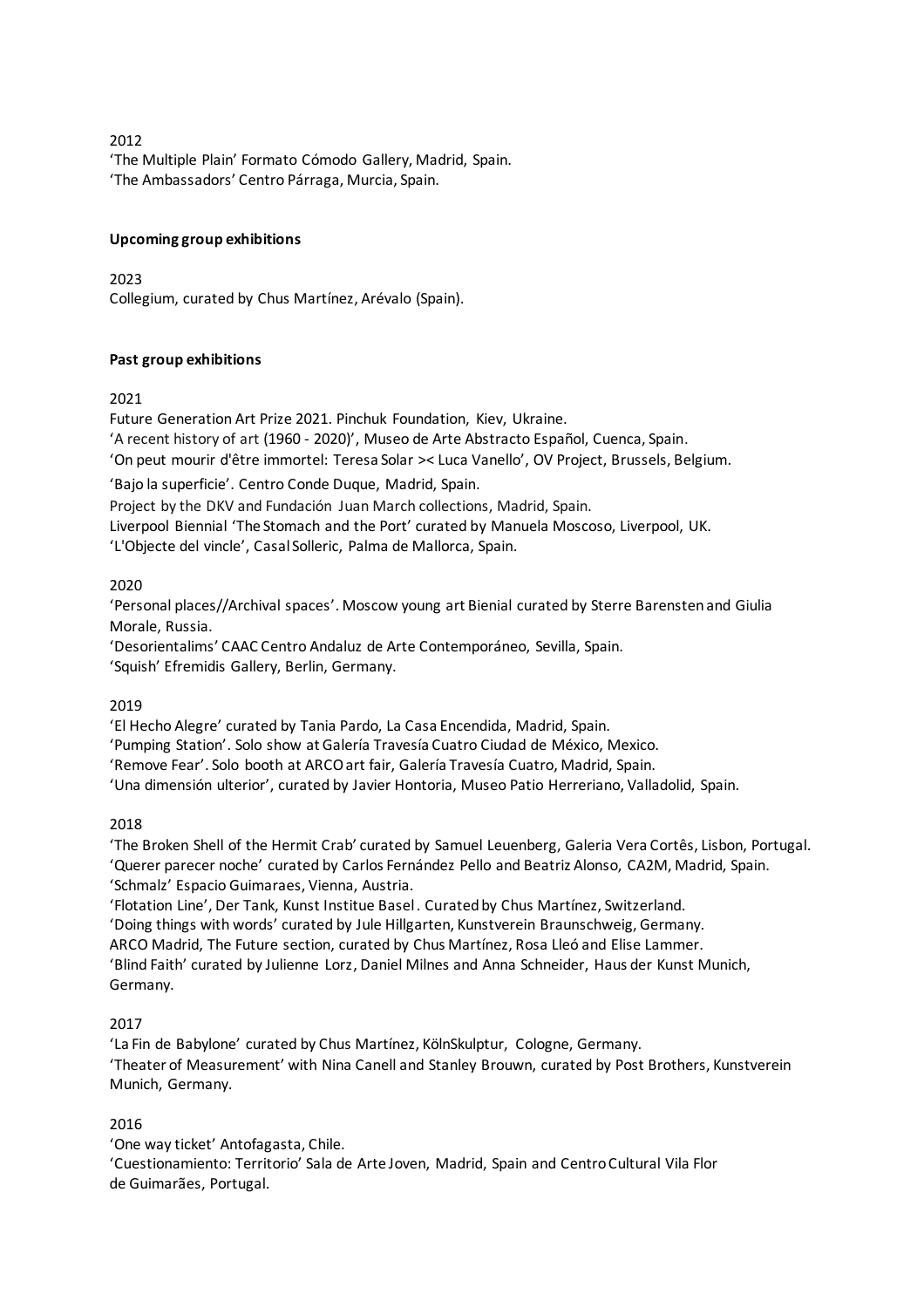'Art Situacions' curated by Lorena and María del Corral, Matadero Madrid, Spain.

'Itinerarios: renderizando la realidad' Fundación Marcelino Botín, Santander, Spain.

'Long live the old flesh' curated by Carlos Fernández Pello, Nogueras Blanchard Gallery, Barcelona, Spain.

#### 2015

'Panera Art Biennial' curated by Gloria Picazo, Lleida, Spain.

'Best new artists' Jugada a tres bandas, Madrid, Spain.

'Mount Analogue' with Rafel G. Bianchi and Martín Llavaneras, curated by David Armengol, Invaliden Gallery, Berlin, Germany.

'Material Girls' with Belén Zahera, curated by Carlos Fernández Pello, SWAB Barcelona, Spain.

'Art situacions' Maxxi Roma, Villa Croce Genova, Italy.

'Aquí hay dragones' curated by Neme Arranz, La Casa Encendida, Madrid, Spain.

'All the things that are not there' Festival FID Marseille, France.

'All the things that are not there' Festival Pariscience, France.

'All the things that are not there' Festival Márgenes: Spain, Mexico, Chile.

## 2013

'Generación 2013' La Casa Encendida, Madrid, Spain. 'Iceberg 2' Matadero Madrid, Spain.

## 2012

'Sin heroísmos, por favor' with Sara Ramo and Iván Argote, curated by Tania Pardo, CA2M, Madrid, Spain.

2010

'The Ambassadors' Valle Ortí Gallery, Valencia, Spain.

## **Awards / Residencies / Grants**

2020

Shortlisted - Future Generation Art Prize, Viktor Pinchuk Foundation, Kiev, Ukraine.

#### 2018

The Current, Research trip, TBA21-Academy, New Zealand. ARCO - Comunidad de Madrid Award, Madrid, Spain.

## 2017

Alhambra prize, ARCO Art Fair, Madrid, Spain.

## 2016

Schloss Solitude residency, Stuttgart, Germany. Finalist - Rolex Mentor and Protégé Arts Initiative.

## 2014

Fine Arts Fellowship, Fundación Marcelino Botín, Madrid, Spain.

## 2012

Generaciones Art Award, Fundación Caja Madrid, La Casa Encendida, Spain.

2011 Finalist. ABC Art Prize. Production grant CAM.

## 2010